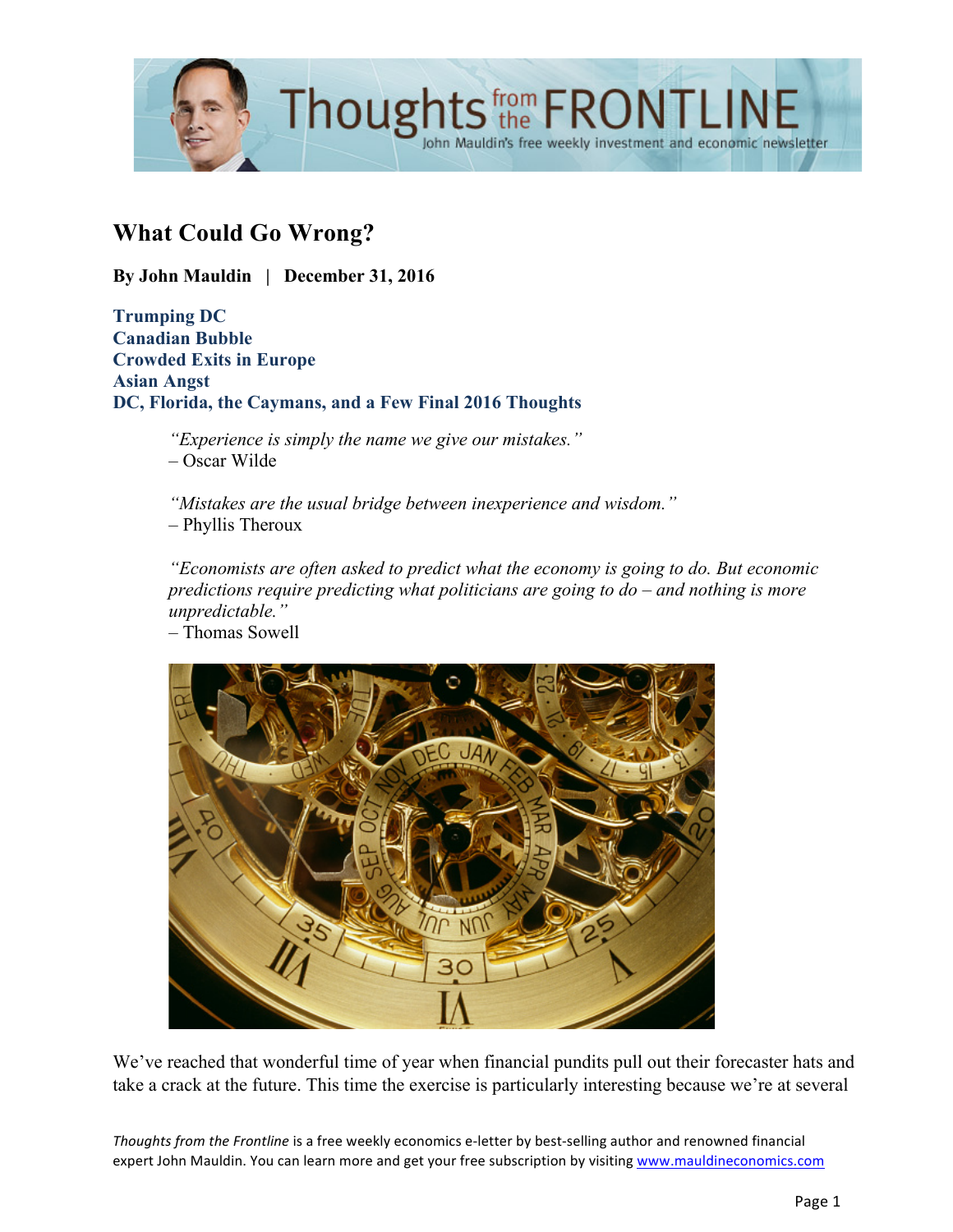turning points. Any one of them could remake the entire year overnight. I should probably say up front that I am actually somewhat optimistic about 2017 – optimistic, meaning I think we Muddle Through – but that's a lot better outcome than I was expecting five months ago. And since my annual forecast has been "Muddle Through" for about six years now (which has been turned out to be the correct forecast), then, given all the speed bumps in front of us, this could be the year where I'm spectacularly wrong. Midcourse corrections may be warranted.

I'll have my own specific predictions later this month, along with a review of others that I find instructive. Today's letter, though, will preface that discussion. Instead of trying to answer questions about the future, I'll try to list those we should be asking as 2017 opens. These are the things that I sit and meditate about when I consider the future of economics, markets, and investing. Today's economy is something like an old-fashioned Swiss watch. It's a thing of beauty when all those delicate little gears mesh just right. If you ever take the time to actually study the inner workings of the marvelous manifestations of human ingenuity that keep us all alive, it is difficult not to come away awestruck by the ability of the human mind to craft such complexity. But if any of the gears get just a little out of whack, the entire contraption can grind to a halt.

Now, if your watch stops working, it isn't the end of the world. You can know roughly what time it is just by looking out the window. The global economy is another matter – we can't afford for any of its major components to break down; so it's smart to ask, "Where are the weak points." That's what we'll do today: We'll poke at the economic mechanism as it grinds along here on New Year's Eve 2017; then I'll get more specific in my forecast issue.

Before we begin, let me briefly mention that our most exclusive service of all, the **Mauldin Alpha Society**, is currently open to new members.

I launched the Alpha Society last year as a way to connect more intimately with my most valued readers – the "idea chasers," as I call them. If you join this inner circle of the Mauldin Economics family, you'll pay a one-time initiation fee (plus a small annual maintenance fee) and receive all our research for life.

How fast this investment pays for itself depends on which services you're already subscribed to, but I can guarantee you that you will completely recoup your investment in no more than two and a half years. After that time – and potentially much sooner – you'll essentially get everything we publish for free, for as long as we publish.

Aside from saving copious amounts of money on subscriptions every year, as an Alpha Society member you'll enjoy all sorts of useful perks – among them a generous discount on the coveted tickets to my Strategic Investment Conference (to be held this year in Orlando, Florida) and the opportunity to attend a special SIC meet 'n' greet, hosted by yours truly, where you can share drinks and thoughts with me, our blue-ribbon speakers, and the Mauldin Economics editors.

These events are always my favorite part of the SIC. It's where we get to pick each other's brains about our mutual investing future. I learn so much every time we hold these get-togethers that by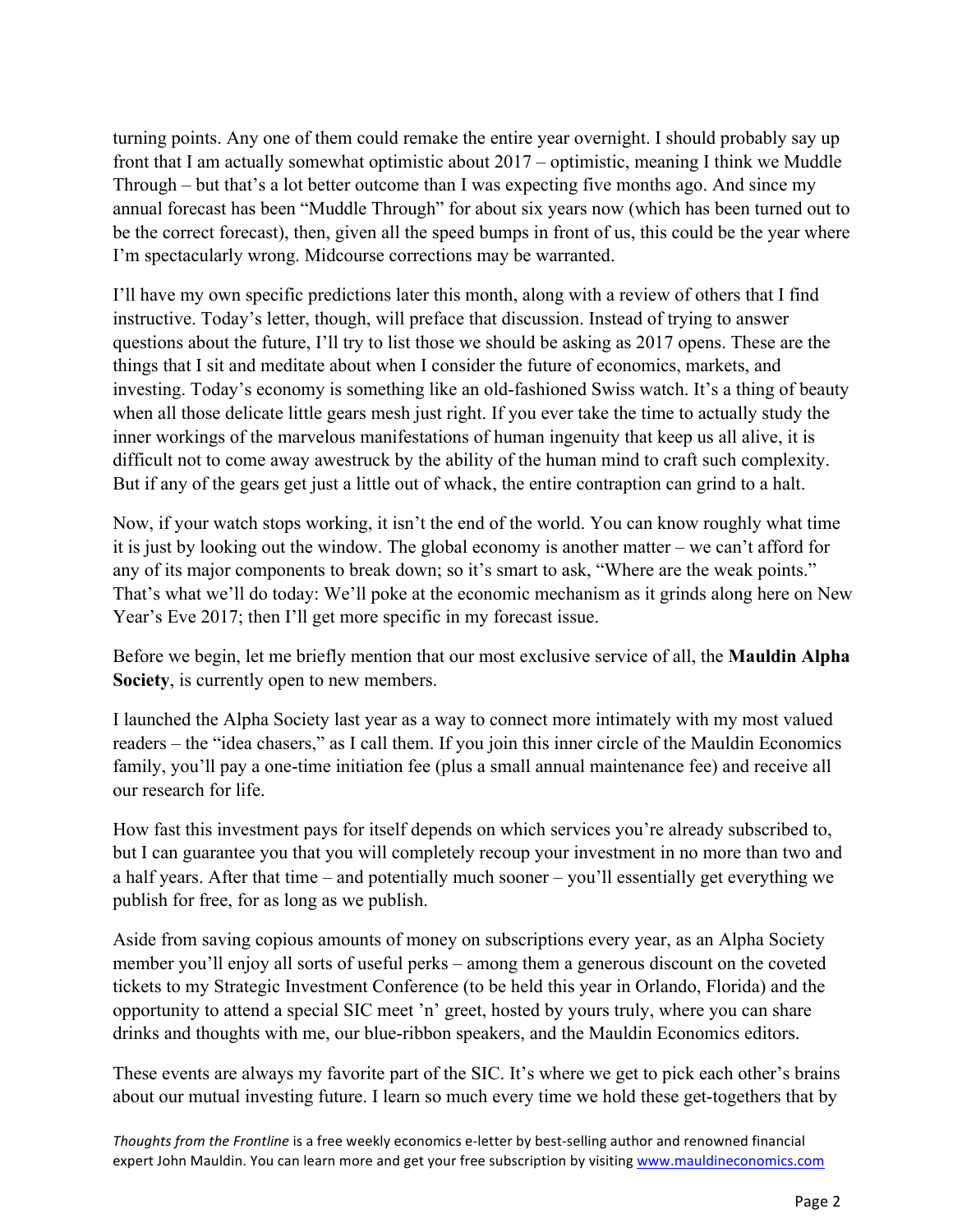now I'm convinced we have some of the most brilliant subscribers of any investment research service out there.

I hope you'll join us this year as an Alpha Society member, so we can get to know each other. Enrollment is open until January 15 or until we have filled the 300 available member slots, whichever comes first. [Get all the details here.](http://www.mauldineconomics.com/go/v34h8r/MEC)

Now, let's look under the hood at 2017.

## **Trumping DC**

The biggest change will happen in Washington when Donald Trump takes office. Aside from the changes he can make on his own authority, he'll be in position to approve the many Republican initiatives that President Obama blocked. Here are some items I'm watching.

**Tax Reform:** Our monstrosity of a tax system needs major reconstruction. I've described what I think would be ideal: a reduction and simplification of corporate taxes, a significant reduction of the individual income tax, and replacement of the Social Security tax with a VAT-like consumption tax. What will come out of the House is still unknown. If you look at House Ways and Means Chairman Kevin Brady's bill, he uses the word *tariffs,* but his proposal looks suspiciously similar to the VAT that I'm suggesting, except that Republicans aren't allowed to say "VAT" saying "I'm against it" in the same sentence. Or at least they couldn't until both Rand Paul and Ted Cruz basically suggested a VAT. I will admit to discussing the topic with both of them, but their versions are an amalgam of ideas.

My sources are telling me House members want to pass an initial tax cut quickly and defer the more complicated changes for later in the year. The easy initial tax cut is to remove the Obamacare tax when they repeal Obamacare (the Affordable Care Act), which it appears they will do early in the session. It won't be an immediate repeal but rather a slow, orderly retreat. But getting agreement on a replacement system is going to be contentious. The problem is the Medicare taxes don't kick in until about \$250,000 of income.

While the tax outcome could be nice for some of us, I'm afraid of the political perception problem if the first tax cuts go mainly to high-income taxpayers. Democrats will cry foul and try to force a split between the GOP's business wing and its new populist elements. More to the point, a tax cut for the wealthy won't stimulate the economy enough.

So I very much hope the first tax cuts either target middle- and low-income taxpayers or at least somehow encourage beneficiaries to reinvest their tax savings back into the economy. Lack of capital is not our problem; we need to stimulate demand – and tax policy can help.

Final thoughts on taxes: What Kevin Brady is saying basically sounds good, as he acknowledges that some industries will suffer massive impacts if you slap tariffs on incoming goods. Further, putting a high tariff on products that are sold at Walmart and Costco and on Amazon is massively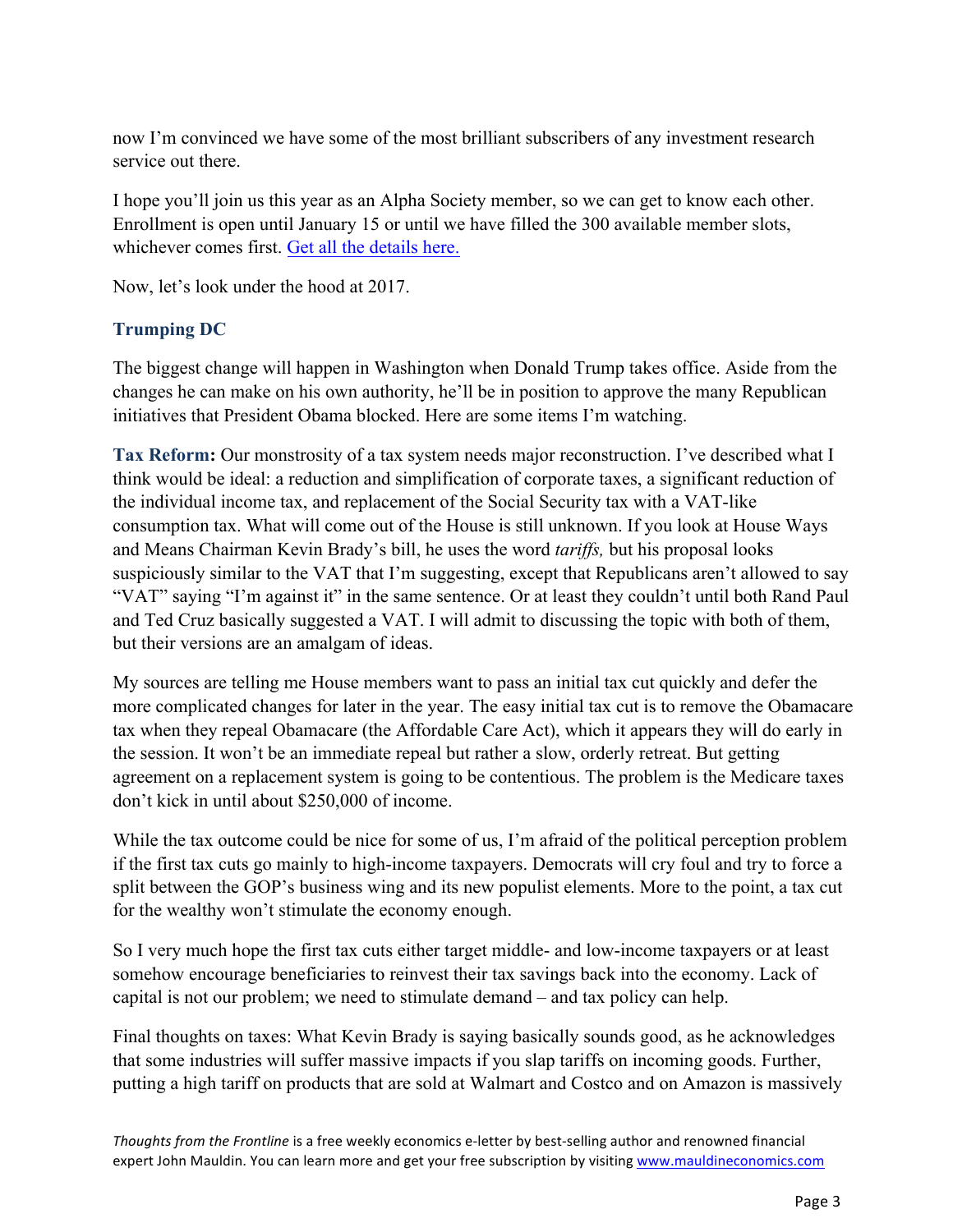inflationary to those shoppers (and that's most of us). Look at the immediate and one-time negative effect on inflation in Japan when they increased their sales tax a few years ago. These policies can be tricky, and the consequences can have a big impact on consumer confidence.

You have to be very careful about applying tariffs to raw commodities that we need as inputs to our own manufacturing but that we can't produce in sufficient quantities here at home. We don't want our manufacturers to be hamstrung because we load them up with increased costs for their input materials, like iron ore, heavy crude, or rare earths. Those materials are in a different category than processed goods. Like I said, it's tricky. Changes as massive as the ones being contemplated simply cannot be good for everybody. Somebody's ox is going to get gored.

If I have one suggestion, it would be to implement the large changes over three or four years and let businesses adjust.

**Energy:** The Obama administration's heavy-handed environmental regulations are a major impediment to US energy independence. Trump can change many of them quickly, because they came in the form of executive orders and rulemaking that doesn't require congressional approval. I'll be watching to see if the new administration approves more natural gas export terminals and pipelines, which will both create jobs and help reduce the trade deficit.

Trump can also approve some of the Arctic and offshore drilling projects that Obama would not consider. I am told that there are some \$50 billion worth of oil-production projects that are ready to go, which would be a massive source of high-paying jobs.

If he wants to play hardball with OPEC, Trump could even impose a tariff on imported petroleum products that we can produce here (as opposed to the raw crude, especially heavy crudes, that we currently don't produce). That would give domestic producers and refiners a further boost. It would also aggravate the rest of the world's oil glut.

Sidebar: I read this week from a reliable source that in 2017 it will be 20% cheaper than it was in 2016 to drill the same well in West Texas. I keep telling you that oil production is now a technology business. I'm going to do a special letter on that subject at some point, because it is difficult to grasp just how much big data and new drilling technologies have impacted the business. It is not impossible to envision a future in which, not that many years from now, a \$30 a barrel oil well will be considered profitable, especially if you can capture the attendant natural gas and ship it around the world.

With the continued improvement in vehicle gas mileage and the overall reduction in the use of oil in the US (which is an ongoing trend), energy independence is no longer a pipe dream.

**Economic stimulus:** The bond-financed infrastructure program I've advocated doesn't seem to be on anyone's radar, unfortunately. What I hear is mainly a tax-credit privatization program. I suppose that would help, but it won't accomplish the same goals. And it will necessarily be smaller in scope.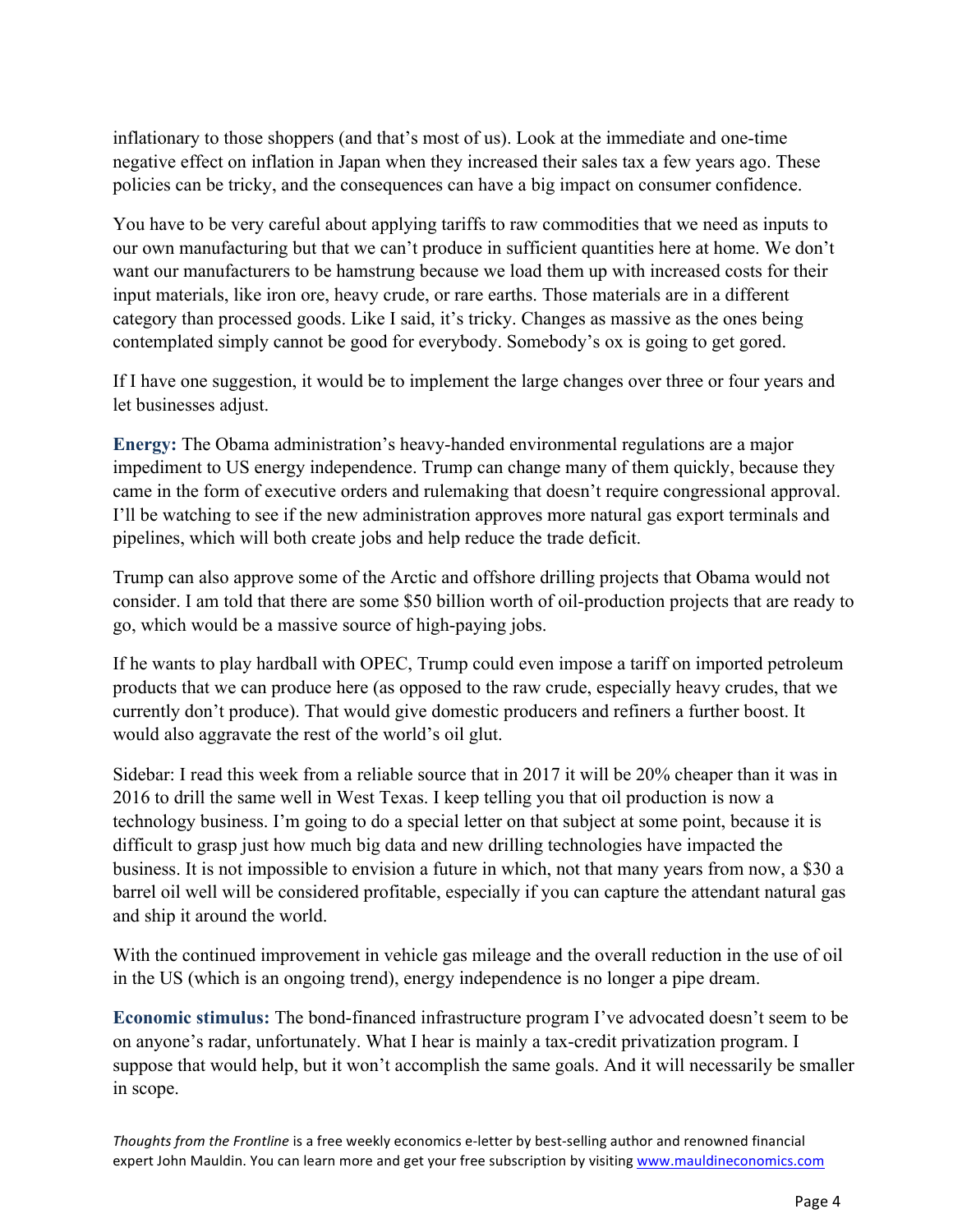We have plenty of shovel-ready projects, or could create them in short order, that would create jobs and simplify trade and travel. Some will not be very profitable in the short run, so they may not happen under a tax-credit scheme. Investors will want to finance toll roads and the like – projects that will generate predictable cash flows.

**Trade:** Import-dependent businesses are on pins and needles right now, hoping the Trump administration doesn't turn toward the kind of protectionism some of the new appointees have advocated in the past. We'll see. The president has considerable latitude in this area, so almost anything is possible.

China is the main point of contention. We already see Trump trying to use Taiwan as a bargaining chip. Beijing isn't at all happy about that, but their options are limited. I feel sure we will see some kind of new US-China trade arrangement, but I really don't know what to expect. The stakes here are enormous, so the situation bears close watching.

The appointment of Peter Navarro to oversee American trade and industrial policy has made more than a few of us a little nervous. I simply do not agree with his analysis of the impact of imports on GDP. I think it would make a lot of us on the free/fair trade side of the fence a lot more comfortable if somebody like Larry Kudlow is appointed chairman of the Council of Economic Advisors. He has been rumored for the job for about three weeks, but Trump has not pulled the trigger. (I know, I know, Larry does not have a PhD. But he is more than qualified. But if not him then somebody who has the same views, as a balance to Navarro.)

For the record, I explicitly agree with Stephen Mnuchin, who says he prefers to do bilateral rather than regional trade agreements. Trump should appoint 25 trade specialists and assign them to different countries and put them on planes within a few weeks of his inauguration. Trying to get agreement from 14 to 20 countries that all have competing interests makes any trade document so unwieldy that it ends up looking more like managed trade than free trade or fair trade. Not every country will want to get involved, but I'll bet you a lot will.

Obama threatened the United Kingdom that if it left the EU it would fall to the back of the line as far as US is concerned in trade deals. Trump and Mnuchin say the UK will always be at the front of the line. Negotiations on a new trade agreement should start now so that it can be ready to sign as soon as possible.

**Banking:** One reason the stock market has gone bananas since the election is the prospect of banking deregulation. Wall Street has been chafing under the Dodd-Frank Act's requirements and restrictions. The Volcker Rule on proprietary trading has clearly worsened bond market liquidity and taken a major revenue center away from the banks. I am not so worried about the revenue source, but there will always be another crisis in the future. Right now, liquidity in the bond markets can dry up in a Wall Street second – much faster than it would have done in the past. The banks really did provide liquidity, which is a useful item (as opposed to high-speed trading, which should be reined in as soon as possible).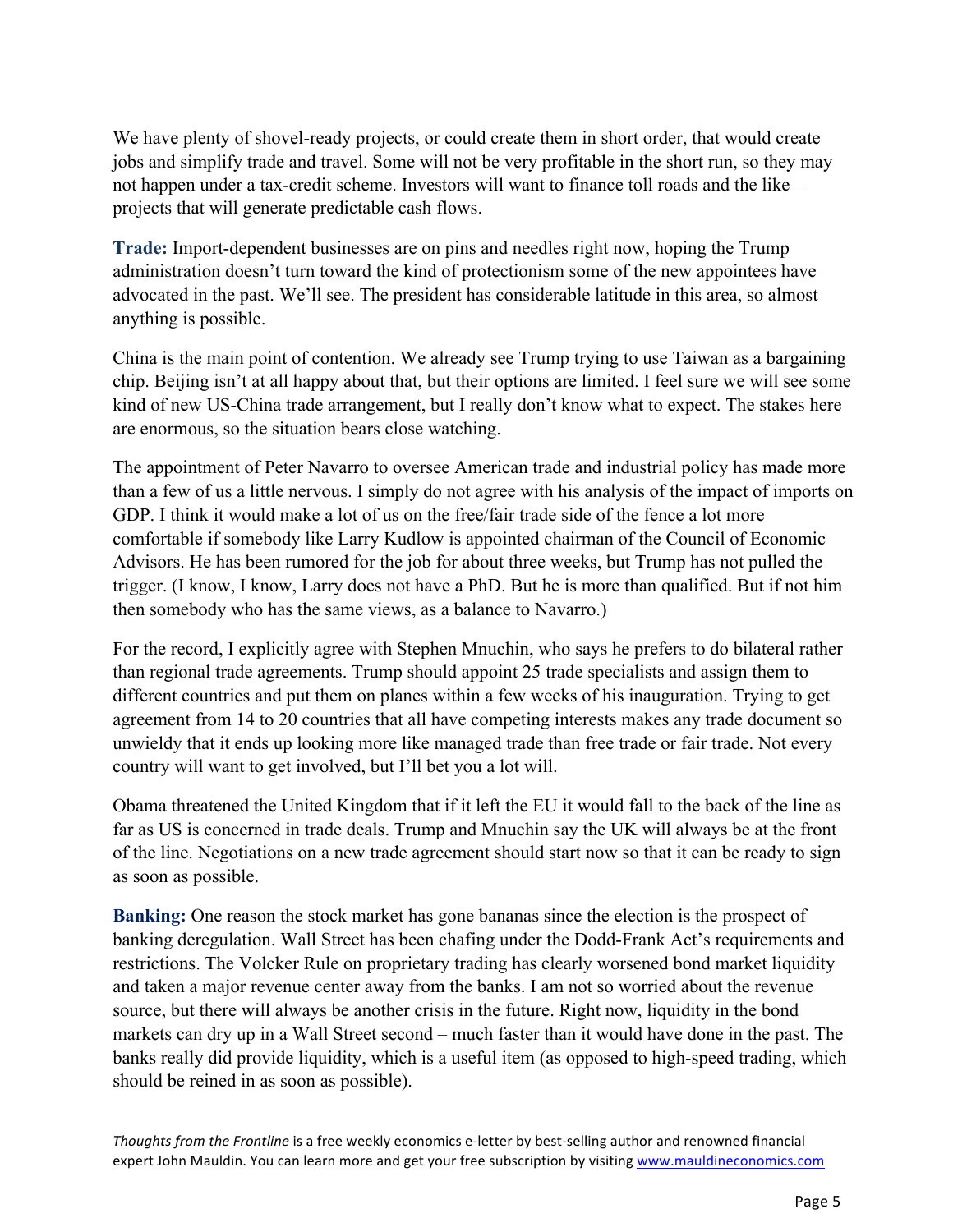Worse, the Dodd-Frank Act as presently constructed could actually aggravate matters if we find ourselves in another financial crisis. Dodd-Frank prevents the Federal Reserve from stepping in with liquidity and instead says that the FDIC should "resolve" any failing banks. I see the point, but the main reason we have a central bank is to provide a lender of last resort to the banking system. The FDIC simply can't act fast enough, nor does it have the ability or the cash to act effectively in a crisis. Congress needs to fix this soon.

Finally, Dodd-Frank puts our regional and small community banks at a massive disadvantage. They get all of the costs and are restricted from their normal activities. Hardly a week goes by that I don't see some fixed-income equivalent return in the high single digits or/low double digits from private businesses looking for cash. These are the types of deals that banks used to do to their considerable profit, and now regulators are restricting what they can do. The deals still get done, or now they are just done in the private sector. I am not complaining about that because I am part of the private sector and from time to time get to take advantage. But the greater good really does require small community banks to be able to function properly. Overhauling Dodd-Frank will be a big boon to entrepreneurs and small businesses and will create jobs.

I am all for serious restrictions on too-big-to-fail banks. I would prefer that they have to increase their capital reserves. But that doesn't describe 99% of the banks in this country, yet we have written rules to make sure the 1%, the largest banks, don't put taxpayers at risk (even while those rules make it more likely that they will be at risk in some future crisis).

**Federal Reserve:** We should also see at least two nominees to the Fed's Board of Governors soon after Trump takes office. He may get a third one if Daniel Tarullo leaves, as some observers expect. He will get to nominate both the chair and vice chair next year, and it is likely that the remaining members will think about leaving as well when Yellen departs. But the early nominees will tell us a lot about Trump's priorities and long-term plans – hopefully for the better. (I do hope that Richard Fisher is on the very short list for Fed chair and that Dr. Lacy Hunt is in line for one of those board seats.)

Meanwhile, the Fed is in the middle of a long-overdue policy turn. There's still a risk that they will find they started tightening just in time for a recession, which is also long overdue. I was convinced last summer that they would push rates negative in that scenario. Negative rates could yet happen, but I think they will be less likely if the FOMC abides by their dot plots and raises rates three times this year. And I find it difficult to believe that a Trump-appointed Fed would take us into negative rates. We are going to have to find more creative ways to do things.

Wall Street is actually fine with higher rates, by the way. Yes, hiking at the short end raises their cost of funds a bit, but long-term rates have jumped even more. That results in a steeper yield curve and makes lending more profitable for banks.

**Surprises:** Black swans aren't a risk limited to the world of finance; they happen in politics, too. George W. Bush had no idea that September 11 would hit less than eight months into his presidency. God forbid we get something like that again, but a similarly unforeseen crisis is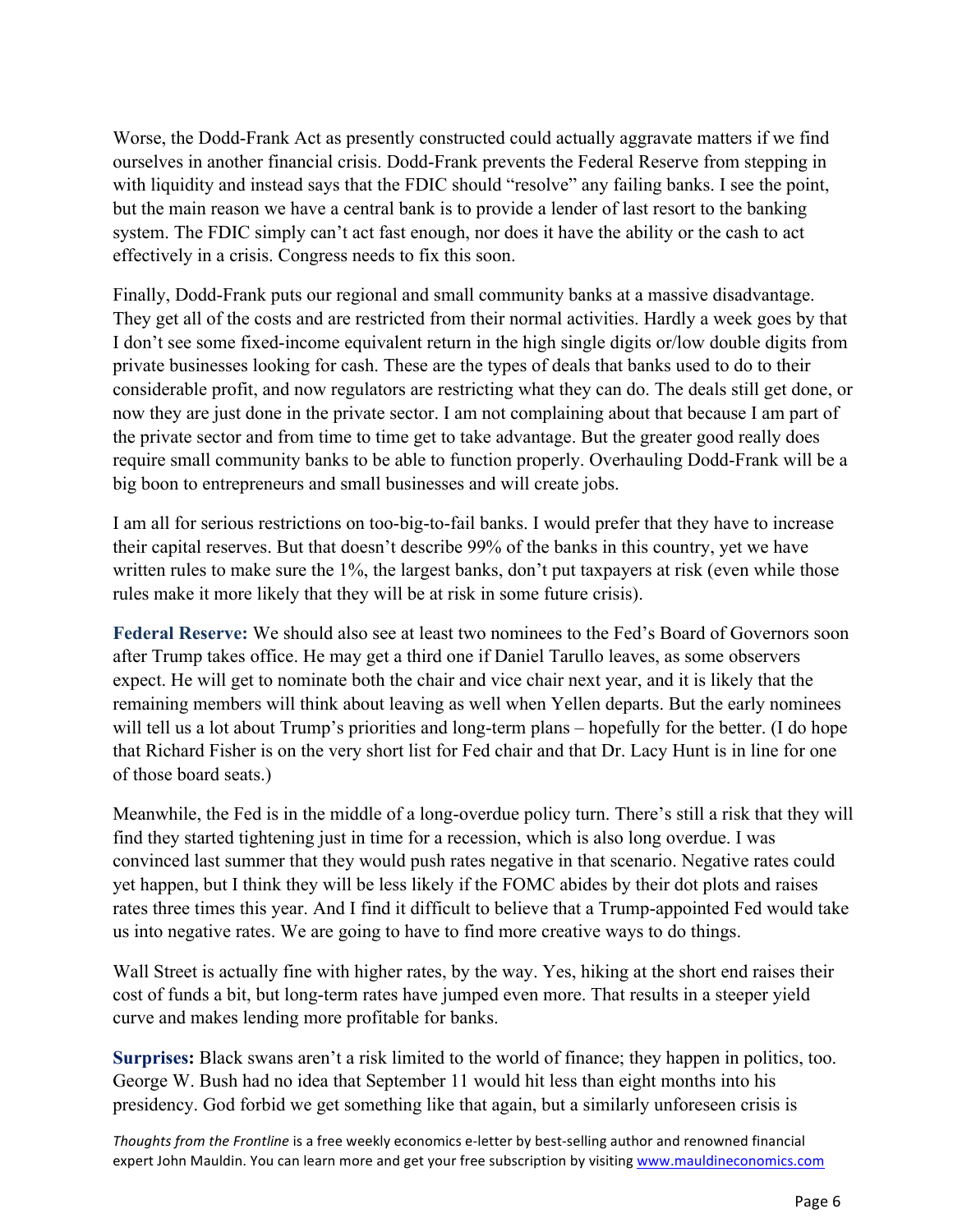possible and maybe even likely in 2017. Such an event could push aside all the best-laid plans and change everything.

## **Canadian Bubble**

Our neighbors to the north are at their own turning point. The Canadian economy was riding high in the commodity boom but has run into problems after two years of sharply lower oil prices. Since then Canada has avoided recession but has not enjoyed much growth, much like the US. I should point out that Canada is by far our biggest trading partner.

Canada also has a housing bubble that looks increasingly ready to pop. (Then again, I've been saying that for three or four years.) Home prices in Vancouver are unbelievable, and Toronto is not far behind. These prices have little to do with oil and everything to do with Hong Kong Chinese and other Chinese buying property. Wealthy Chinese, eager to evade their own country's capital controls, are buying homes as offshore savings accounts. What look like astronomical prices to us are still attractive to Chinese buyers, especially if they believe (and I think with good reason) that their own currency is likely to drop relative to the US dollar over the coming years .

What happens in Canada will tell us something important about China and vice versa. Anything that keeps Chinese money from leaving the country will raise the odds of Canada's bubble popping.

US energy policy matters to Canada, too. The country's huge oil sands deposits would help its export balance, but in some cases the best access requires pipelines through the US, like the Keystone that Obama has held up. Trump can help Canada by letting that project go forward. We should find out fairly soon if he will.

### **Crowded Exits in Europe**

I thought there was a good chance the Italian bank crisis would come to a head in 2016. The Italians seem to have yet again delayed the inevitable. Reality hasn't fundamentally changed, though. Monte dei Paschi and the other troubled institutions are not going to get better on their own, nor is the new government going to miraculously gain public confidence.

Monte dei Paschi has at least 36% of its loan portfolio in the nonperforming category. The Italians have raised  $\epsilon$ 20 billion for a bank bailout fund, but there is serious doubt that will be enough to cover Monte dei Paschi alone. My friend George Friedman says Goldman Sachs estimates that successful recapitalization would require €38 billion, while a senior market analyst at London Capital Group suggests the number might be closer to  $\epsilon$ 52 billion. And that is just one bank.

Saving Italian banks will take multiple hundreds of billions of euros, which Italy does not have, nor do they technically even have the legal right to unilaterally bail these banks out. They would have to utilize an ECB facility that does not now exist to get that much money, and such a measure would require German approval. By the way, individual Italian investors and savers have invested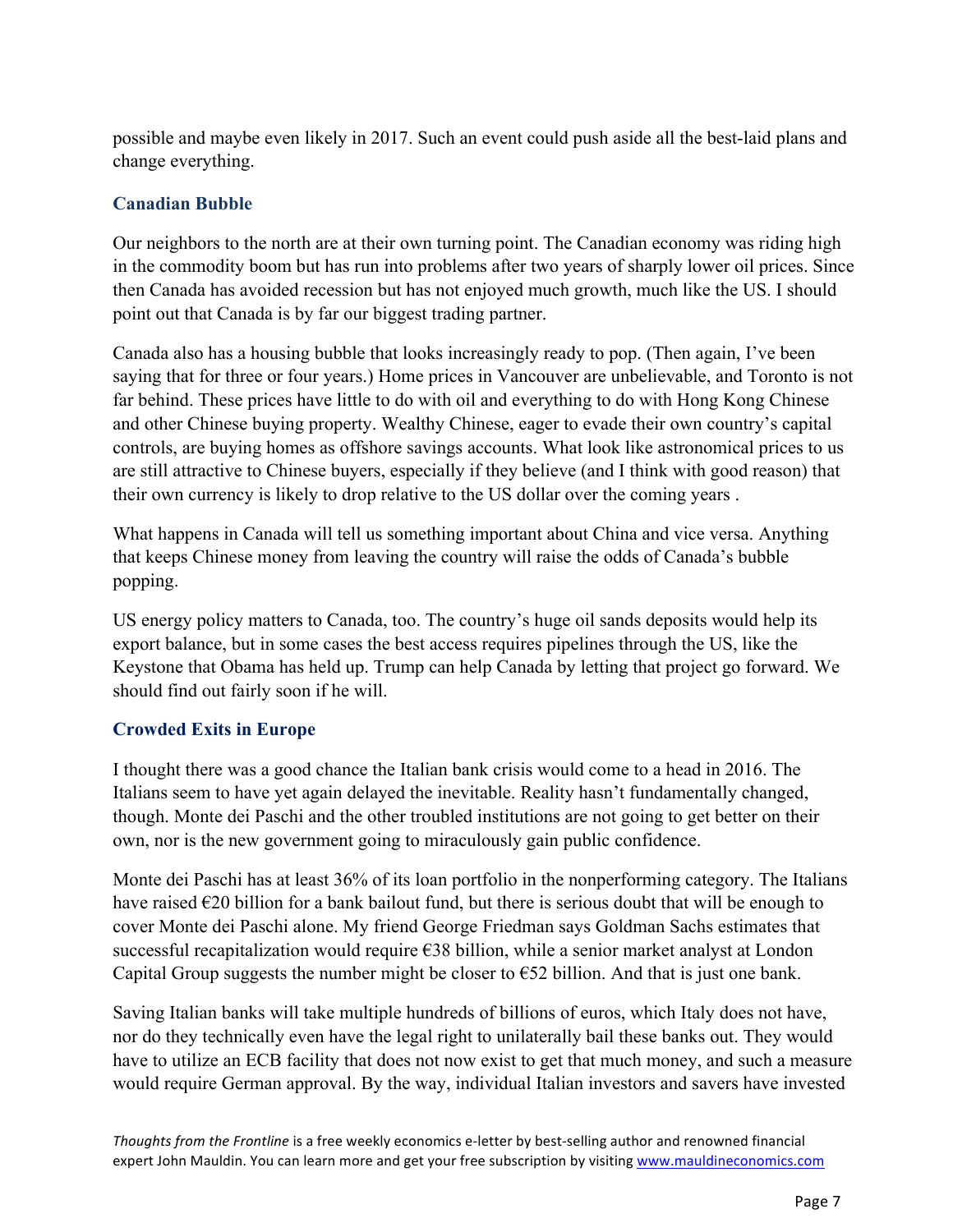at least \$200 billion in junior, well-subordinated debt that paid a higher yield than bank savings accounts do; and they were told the investment was safe. Think about what would happen if \$1 trillion disappeared from the savings of retirees in the US, and then double that number and you'll be getting close to what the equivalent impact would be. Think that's politically possible?

I keep telling you that Italy is the most dangerous economic issue on the world front. Attention must be paid.

That said, Europe is quite capable of staving off disaster. They are professionals at that. They can do it again this time *if* nothing else goes wrong. That's a big *if.*

In the "something else" category, start with political pressures. France and Germany will both hold elections in 2017, with populist parties itching to take charge. I don't think they will succeed in either country, but the price of holding them off could be high. Merkel may have to surrender her wish to accept more Middle East refugees. The refugee flow will not stop, though. People will instead pile up in Italy, Greece, and Turkey, all of which have their own serious problems. And Merkel is not going to want to acquiesce to Italian demands for relief on its banking issues prior to the German election in September.

Further north, it looks like the UK will formally begin the Brexit process in 2017. Implementation will consume energy and resources that the EU really needs to devote elsewhere. Also, the closer the UK gets to actual withdrawal, the more pressure other countries will face from their own anti-EU parties. The arguments against EU withdrawal will weaken considerably once the UK pulls the trigger without world-ending consequences.

Then there's NATO. The defense alliance partially overlaps with the EU but also includes Turkey. Trump wants the other member states to increase their defense spending. He says, correctly, that they aren't paying their fair share and has openly questioned whether the US would come to their aid in an attack. The Baltic countries and Poland are very concerned, as they are the most exposed to potential Russian aggression.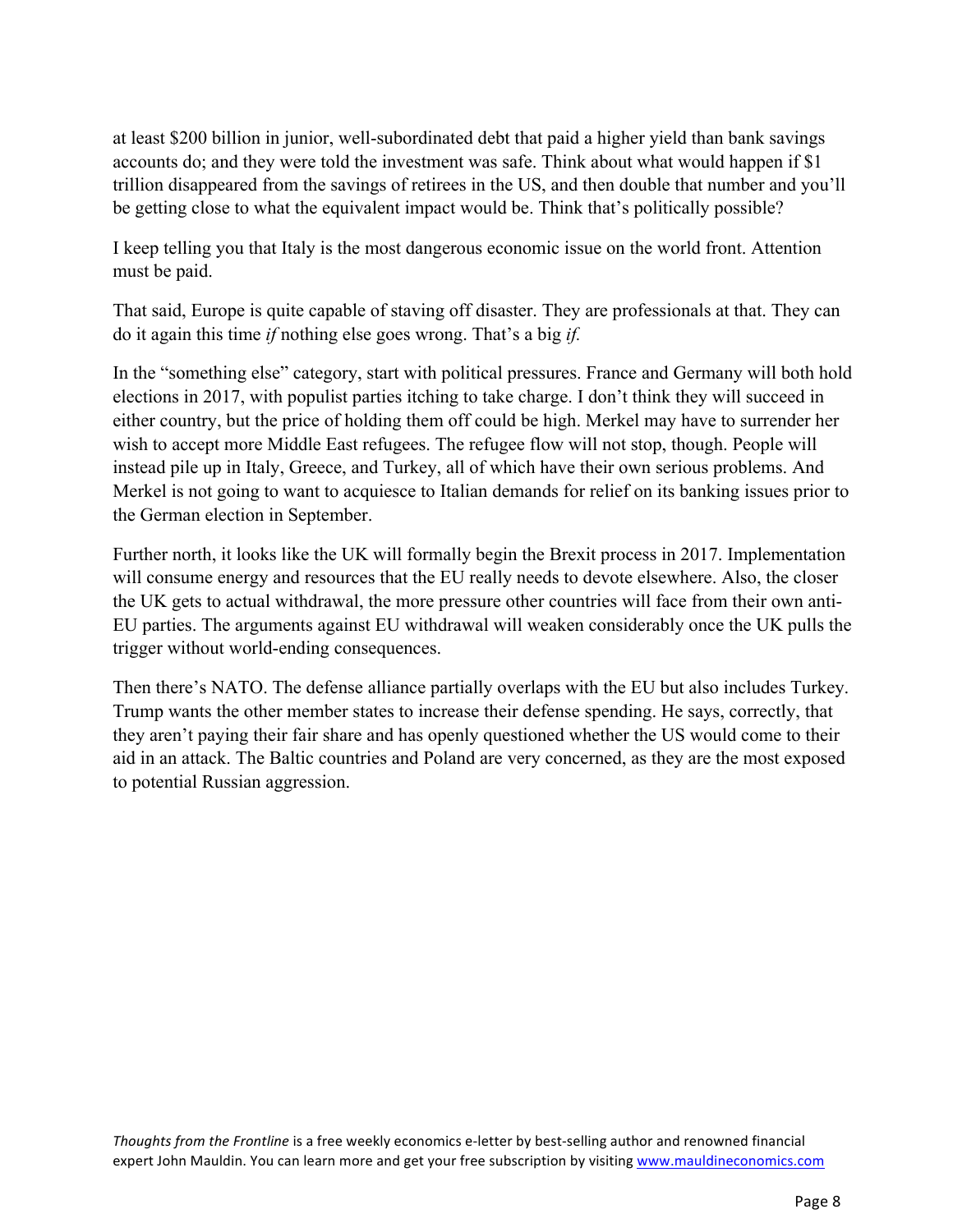

Does Putin intend to attack and try to occupy one of those countries? Think Afghanistan. I really rather doubt he will, but he can cause all kinds of problems without attacking. Fear alone is sufficiently troublesome. Meanwhile we have President Obama, despite his being on the way out the door, imposing new sanctions on Russia for alleged hacking activity. And we see Russia and Turkey actually growing closer after the assassination of the Russian ambassador in Ankara last month.

As with Italy, though, fear has consequences. Leaders can juggle only so much. When too many things happen at once, the risk rises that someone will drop a ball.

### **Asian Angst**

Relationships within Asia are in flux, to say the least. Trump's phone call with the Taiwanese president and subsequent comments show he's willing to roll back prior commitments in order to get better ones. Beijing was not pleased, to put it mildly, but I don't see this as a crisis. I suspect Trump intermediaries are already working quietly on new deals with China. We could see some major changes in 2017.

China has other problems, too. They are holding the domestic economy together with astonishing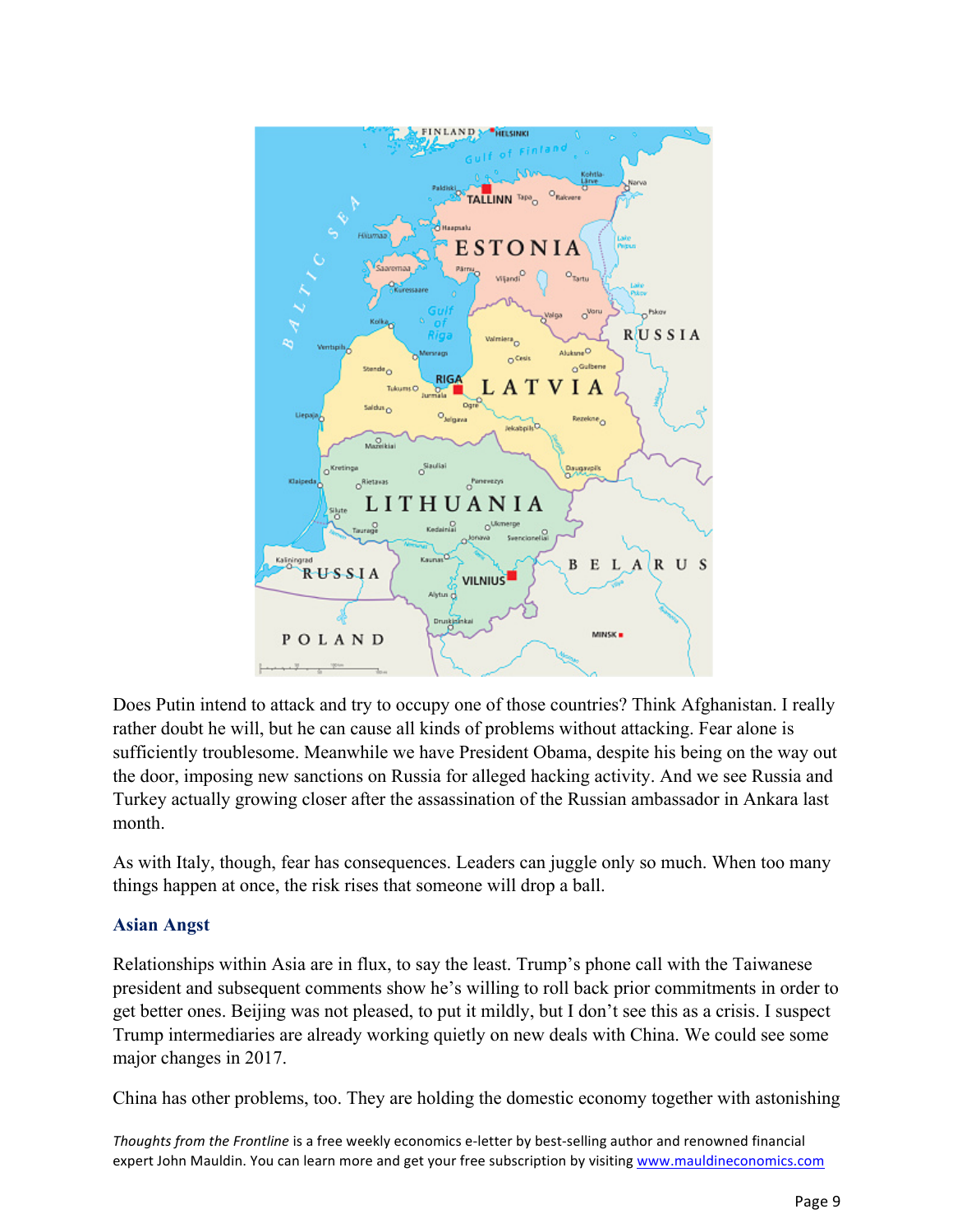amounts of debt. New liquidity can't leave the country due to capital controls, but it has to go somewhere. The result is rolling asset bubbles that make even Vancouver housing prices look flat.

The transition from an economy driven by exports to one led by domestic demand is probably going as well as it can, but that's not saying much. The process may accelerate if Trump has his way. This is one area where I fully expect him to follow through on the rhetoric. It will look crazy, but crazy with a purpose. The hard part will be giving the Chinese leaders a face-saving way to accept the demands without causing domestic instability. I am not sure Trump fully appreciates that side of it. Either side could miscalculate and set off a bad reaction.

Over in Japan, something interesting is happening. The job market is unbelievably tight. I saw in a *Wall Street Journal* report last week that each available worker has two job offers on average. The unemployment rate is historically low. In a normal market, you would expect employers to compete for workers by raising wages, right? But it isn't happening. Wages are flat or even falling.

Japan's culture and some unique labor policies partly explain this, but I think the situation really shows how hard it is to escape a deflationary spiral. Deflation has changed the psychology for two generations of workers and managers. Employees are afraid to demand more, and companies are afraid to pay more.

It's also a potentially ominous sign for the US. The Fed and many others are watching labor markets closely for signs of wage inflation. Rising wages are one of the factors that would justify tighter interest-rate policies. Yet Japan shows that unemployment can stay low for years without necessarily causing wage inflation. The BOJ would probably love to see some, but they aren't getting it.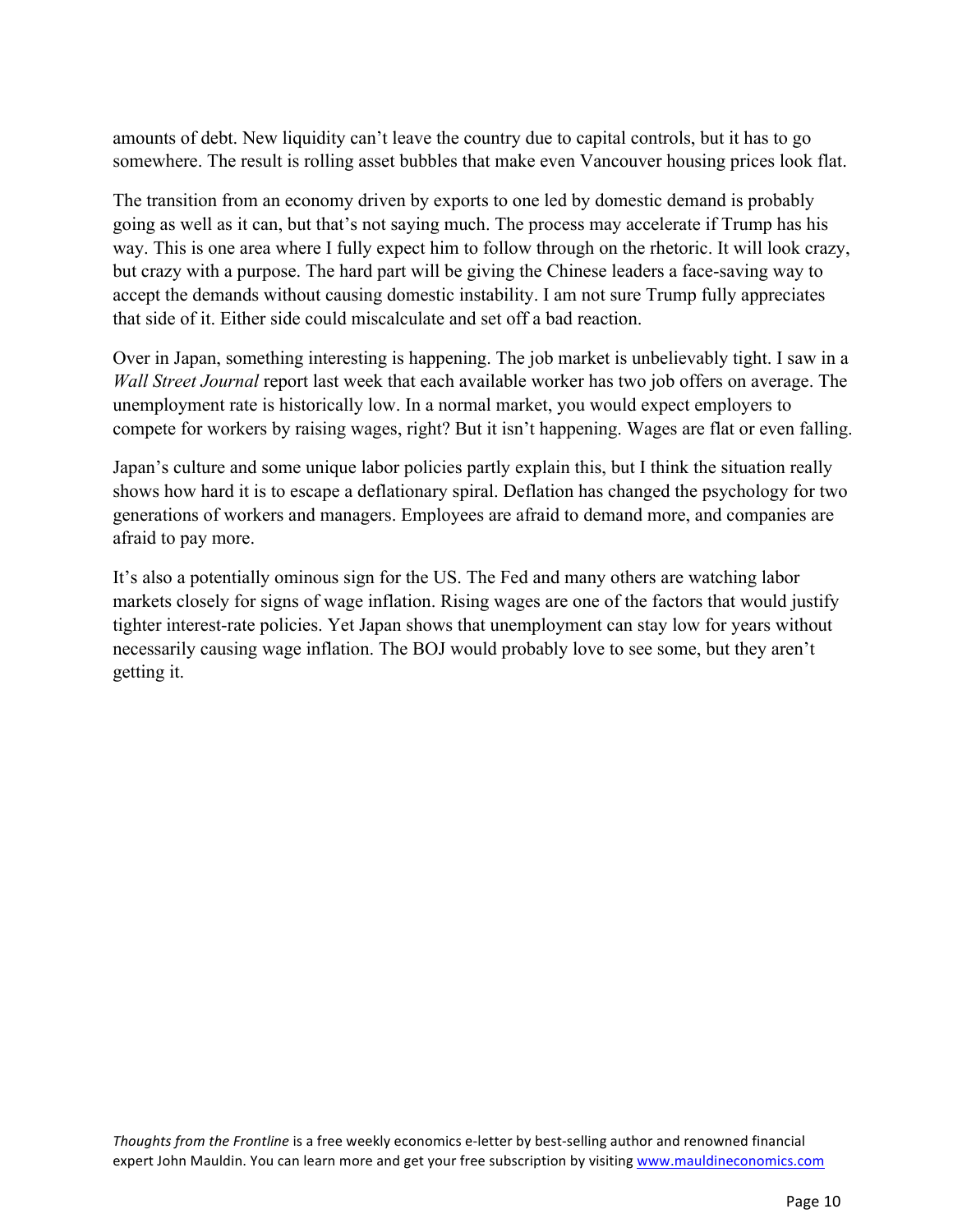

Japan is another potential target of Trump's trade policy. Unlike China, Japan really is devaluing its currency. The policy is working, too, in terms of promoting exports. But those exports don't all go to the United States. Japan sells China much of its industrial equipment and technology, demand for which will presumably drop if Trump succeeds in reducing Chinese exports.

(And while we are talking about currencies that are devaluing against the dollar, let's note that the British pound is down 40% and the euro is down about 35%, and I don't think it will be much longer before the euro is at parity with the USD. Are we going to declare those countries currency manipulators? China's small currency drop is meaningless by comparison. And if China were to float its currency? My bet is the renminbi would drop by another 25 to 30% almost immediately. So much for free markets…)

While we're talking about Asia, I have to mention India's paper-money crackdown. Prime Minister Narendra Modi has been trying hard to control the country's very large underground economy. In November they did an overnight cancellation of the two largest-denomination paper bills, giving people until Dec. 30 to deposit them in a bank account before the paper became worthless.

The problem, of course, is that hundreds of millions of Indian workers don't have bank accounts. The result, at least according to news reports, has been nothing short of chaos in some places. Normal commerce simply ground to a halt. People have been existing on barter and IOUs. The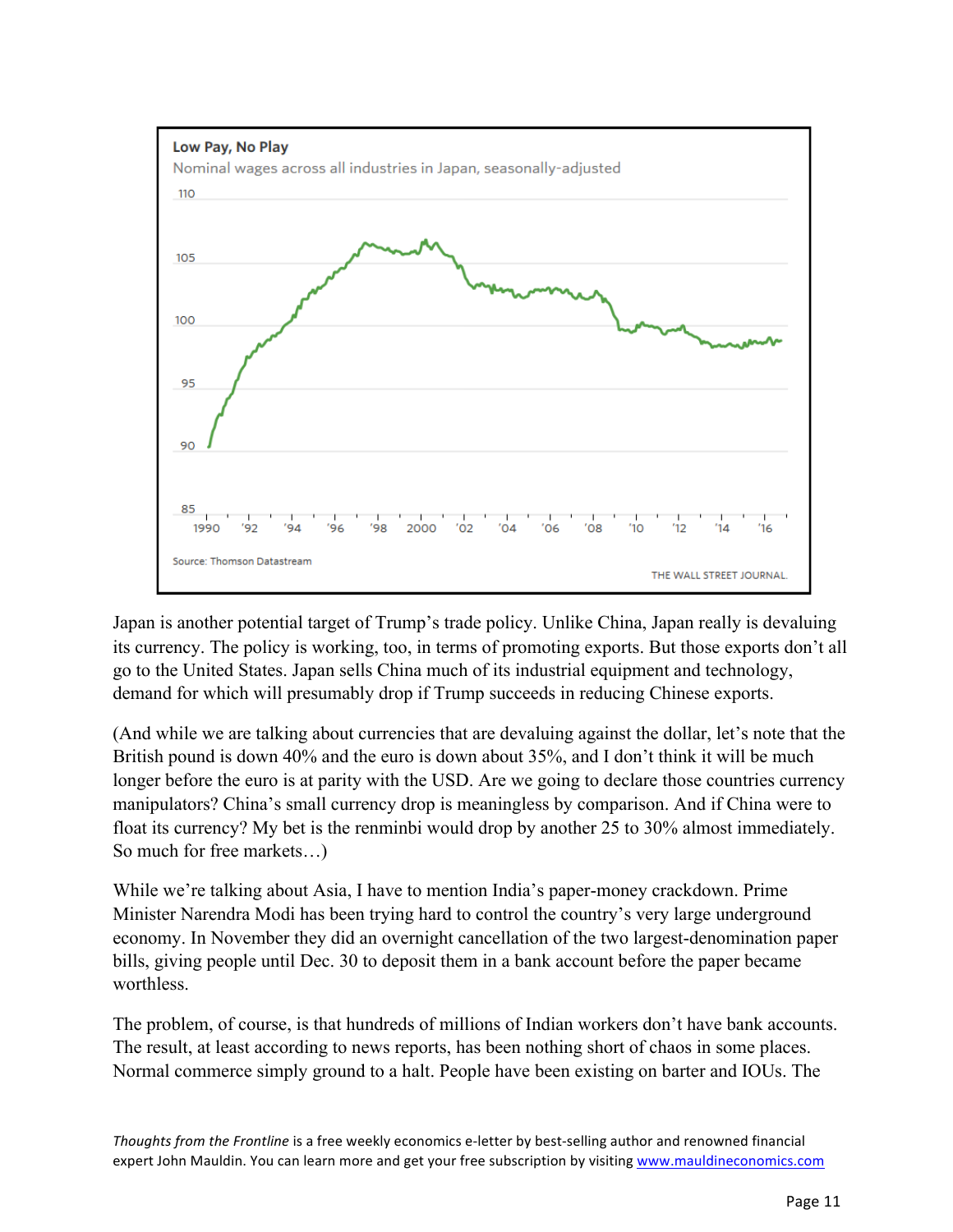debacle may cost India a point or two or more of GDP growth, according to some estimates.

Worse, it may not have even accomplished the original goal. The theory was that people hoarding large amounts of cash would be afraid to turn it in, and it would simply become worthless. That would teach them, Modi must have thought. But now it appears that almost all of the cash returned to the banking system. That means the black market was not as large as the government thought, or people found other ways to launder their cash.

I explain all that to make an important point. Government mistakes are a top risk factor now. I think Modi had good intent. I'm sure the government planned the operation as well as it could. They were attacking what they thought was a real problem with what seemed like a reasonable plan (at least to them). But it still didn't work and might even have caused additional damage.

Imagine the damage a similar-scale policy error could cause in the US. We have an incoming government that will likely try things no one has ever tried before. We have a Federal Reserve that needs both to raise interest rates and to reduce its bloated balance sheet. We have all kinds of international challenges. I haven't even mentioned Africa, the Middle East, Australia or Latin America. They all hold potential problems for the global economy, too.

We enter 2017 with more question marks than I can count. Even if all the policymakers are competent and have good intentions, stuff happens. Things go wrong. People don't react the way you think they will. You end up causing more problems for the people and businesses you wanted to help.

I have full confidence in the ability of US business to produce quality products and services at fair prices. Ditto for many other countries. Their decisions are not what we need to worry about. Now more than ever, economic risk around the world emanates from our governments and central banks.

I was with Steve Forbes the other night in New York. He asked me how I was feeling and gave me a list of about seven adjectives. I told him that I was skeptically optimistic. He laughed and said that's probably the right position. I have not been happy with the bulk of what has come out of Washington DC for the last 16 years.

Trump has the traditional 100 days to deliver something to keep the optimism going. Hopefully, a Congress that is nominally Republican controlled can agree on important measures and move more quickly than we have seen it move in quite a while. But then New Year's Day is a moment for optimism and hope. That's how we'll end this letter; and next year – that is, next week – I'll have my own economic and market forecast for 2017 for you.

## **DC, Florida, the Caymans, and a Few Final 2016 Thoughts**

Tonight I will celebrate New Year's Eve with close friend David Tice of Prudent Bear fame, who is getting married to his new wife Sophia in a few hours. It should be quite the New Year's Eve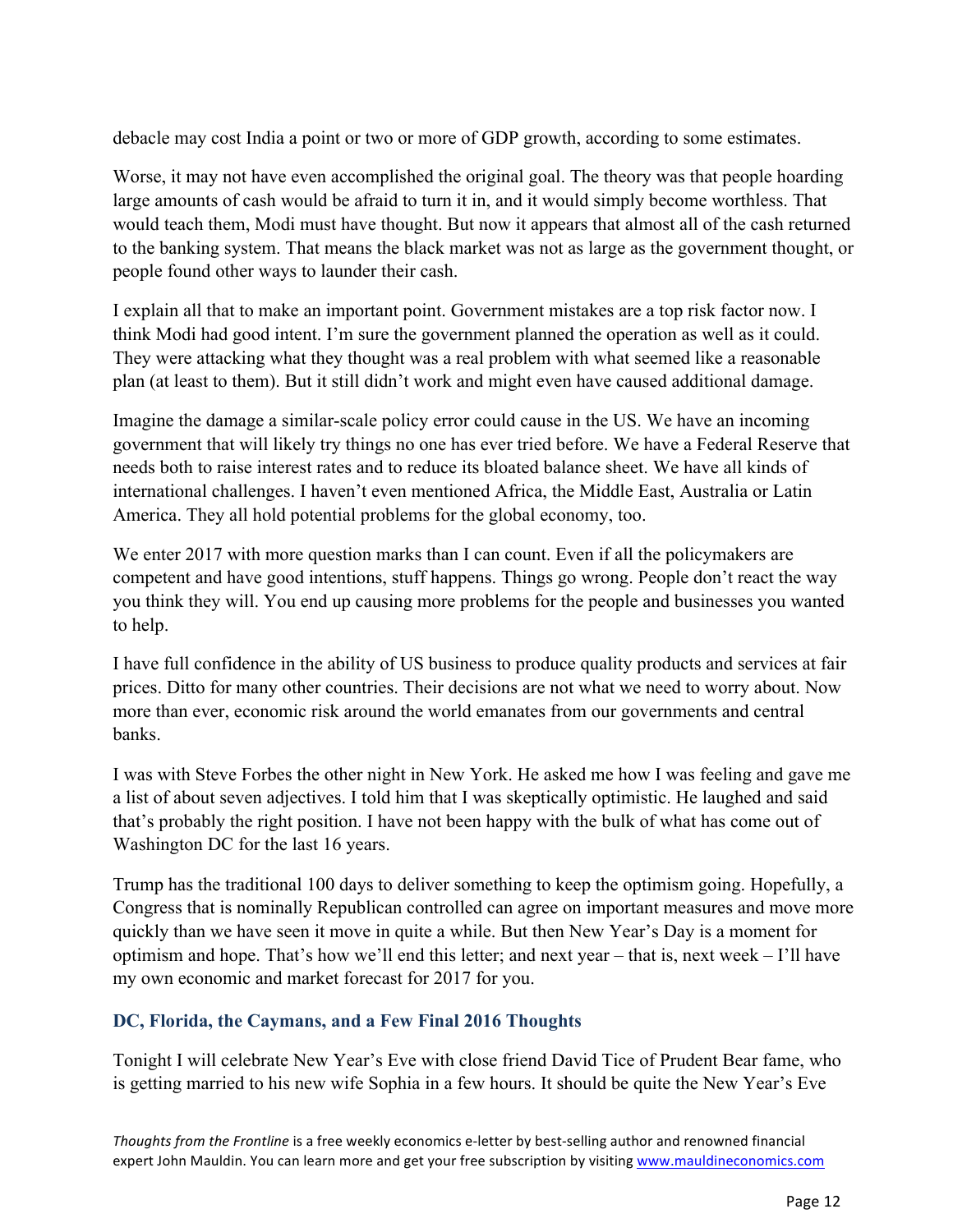party. Then Shane and I will be in Washington, DC, for the inauguration. I am on the board of a public company called Ashford Inc., which manages hotel REITS, among other things. We own several hotels in DC, including the Capital Hilton, and our chairman and my good friend, Monty Bennett, decided we would move our board meeting up a few weeks and hold it in Washington during the inauguration. I will get to see a lot of friends and of course will be at the huge Texas inaugural ball, called Black Tie and Boots, on Thursday night (if you are there or in DC, let's meet) and am still looking for tickets for an inaugural ball on Friday night.

We will go straight from DC to the [Inside ETFs Conference](http://www.etf.com/conferences.html) in Hollywood, Florida, January 22– 25. If you are in the industry and coming to that conference, make a point to meet with me. Mauldin Solutions (my investment advisor firm) will have a booth at the conference, where I will try to hang out some. If you are an independent broker advisor in the area, make a point to come by and see me. I will be making some big announcements at the conference. Then I'll be at the [Orlando Money Show](https://www.orlandomoneyshow.com/) February 8–11 at the Omni in Orlando. Registration is free. I am also scheduled to speak at a large hedge fund conference in the Cayman Islands February 14 to 18.

During the last week of the year, I always end up thinking about what my next five years will look like. I've been doing that since I was 22 and leaving Rice University with a freshly printed sheepskin. I have had 45 opportunities since to analyze how effective and accurate my five-year planning is. So far I'm 0 for 45. That's right. A guy who makes his living as an analyst and forecaster has never been able to accurately predict his own life, the one thing that he theoretically has under control. Not even once! I actually get the general direction right about half the time, which I suppose is not too bad. Well, and that's with a pretty broad definition of *direction.* That said, while I would have preferred to avoid a few bumps, I am pretty happy with where I am. Not too bad for a poor country boy from Bridgeport, Texas.

There have been only a few times when I was not optimistic about the coming year, and thankfully this is again one of the optimistic times. I'm actually as pumped as I have been in a long time. I have been hinting that I will have a new portfolio construction concept ready to share with readers for some time – always at some vague time in the future – but now I can begin to narrow the date when everything should be ready for prime time to sometime in the middle of March. I have quietly been assembling an all-star cast of partners and team members.

I have lost some good friends this year. Age and disease can be a bitch. These people were all planning to keep working for a long time; then things changed. That has made me a little more reflective, but it is not changing my attitude. At 67 I am launching a business that will require at least a 10-year commitment to my partners and future clients. It will require even more travel time than I put in now. I was in the gym this morning with The Beast, trying to keep this body together and working. I say this every year at this time, but this year I mean it: I am honest to God going to get in real shape this year. I am already starting to change my lifestyle a little bit, acknowledging that perhaps I can't do some of the things that I did when I was 30 and 40. But that doesn't mean I can't do everything I can do today and more tomorrow with what I have. I know that more than a few of my readers share that attitude. We are just having too #\$%\$ much fun to want to go sit on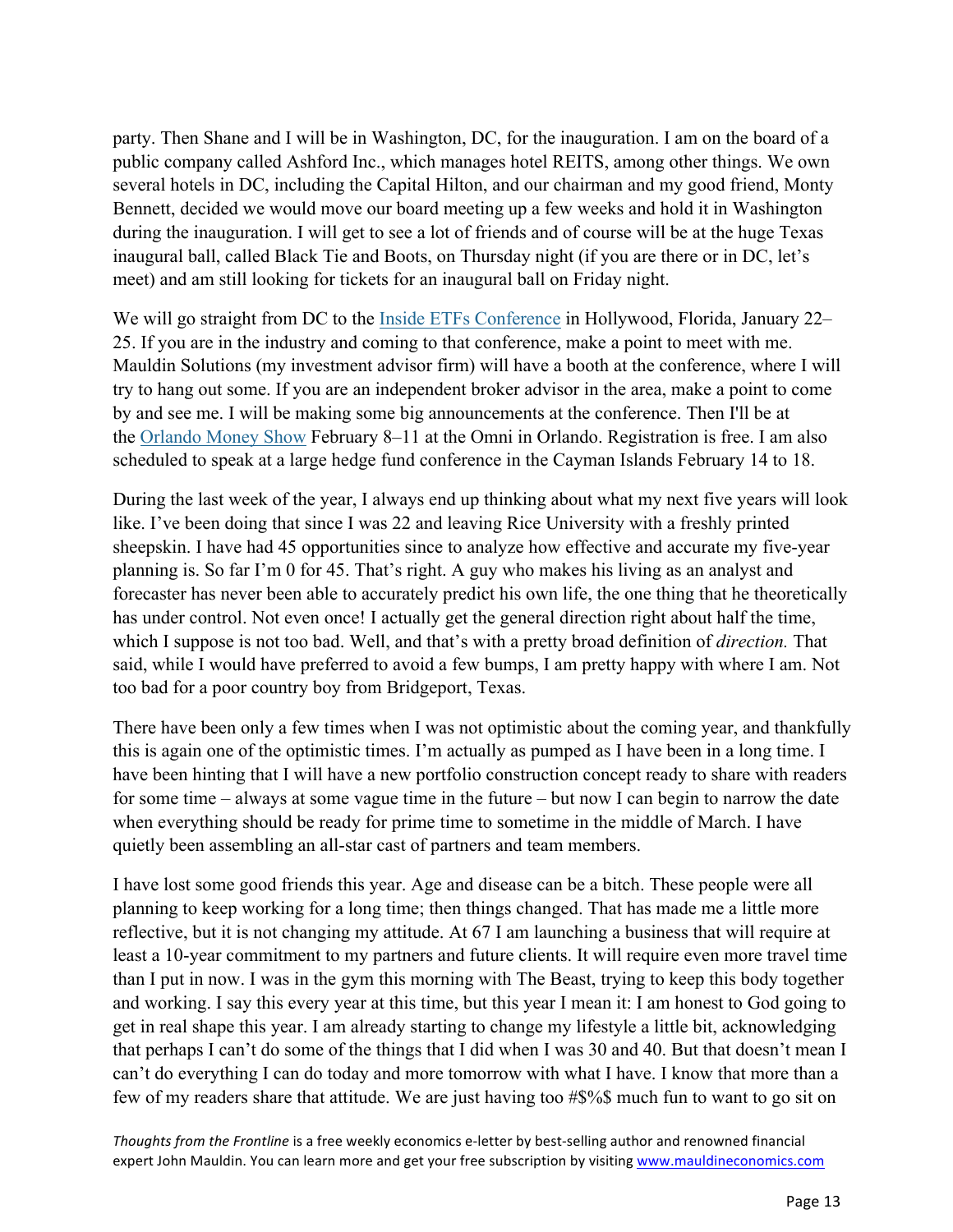the porch and watch the world go by.

A little tease: I think core portfolios, the way they are designed today, are going to be in for very difficult 5–7–10 years, so my partners and I have been rethinking a better and smarter way to do core portfolios. Cheaper, better, faster-acting and reacting. Something that can work not only for accredited investors but for average investors and for those who are overseas as well. The problem, from my standpoint, is that I have to be ready to handle all the responses to our program, and do so efficiently and capably, from day one. The user experience must work seamlessly. That doesn't happen without a lot of planning and a very experienced team.

What we are doing with portfolios today was not even possible five years ago, and what we are planning to do in five years is not yet possible today. This will not be your father's portfolio construction model. Going to the sidelines is not an option, because you can't grow your portfolio if you're not involved in the markets. But nobody says you have to endure massive bear markets and huge changes in asset classes passively.

2016 has been a year of major surprises. Frankly, I think 2017 has the potential to offer even more challenges than 2016 did. When I sit with my friend George Friedman and talk about the geopolitical changes that are brewing, I realize that politicians are getting ready to be bigger players in the market than they should be. But we don't get to choose the times in which we live. Our choice is how we live them.

One thing I can predict: Barring some physical challenge, I will still be writing this letter for free for a long time to come. It is my passion and joy. I feel a connection with each and every reader every time I hit the send button or when I meet you and we talk and share our lives. I try to read every comment that comes back and answer some of them directly, and some questions and comments become topics for letters. My partners tell me we have some 70,000 new email addresses this year, so welcome to the family. And feel free to tell others to join us. The next 20 years are going to be the most hellaciously fun time of any period in history. And we are all going to have a front-center-row seat. To paraphrase another media outlet: I write. You decide.

Thanks for being with me and making 2016 such a great year. I will be traveling a lot more this next year, hopefully to a city near you where we can share a few thoughts. Let me give you my sincere and heartfelt wish for a wonderful and happy new year!

Your raring to start the new year analyst,

Fif Maddi

John Mauldin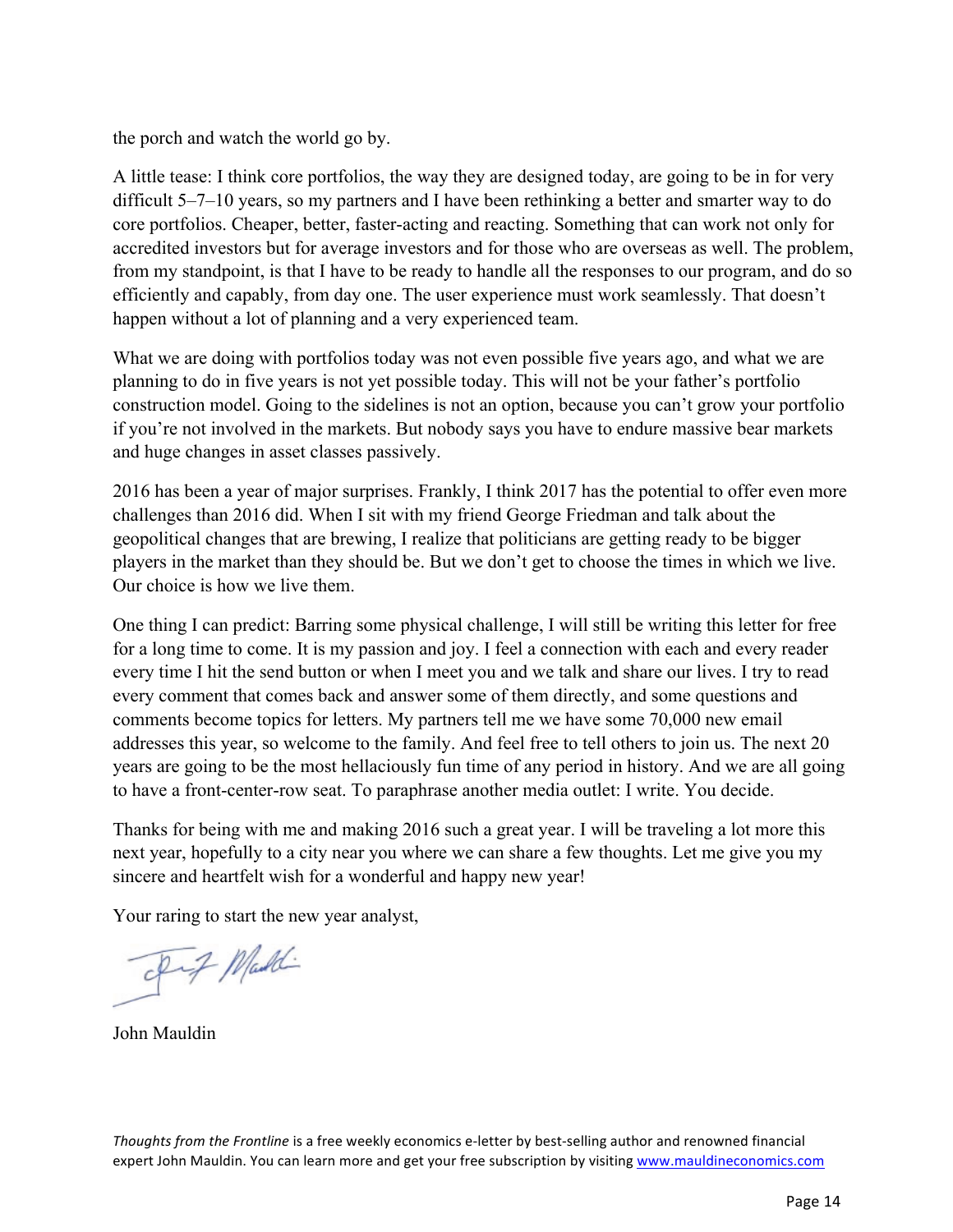#### **Share Your Thoughts on This Article**

**Post a Comment** 

Send to a Friend | Print Article | View as PDF | Permissions/Reprints | Previous Article

*Thoughts From the Frontline* is a free weekly economic e-letter by best-selling author and renowned financial expert, John Mauldin. You can learn more and get your free subscription by visiting http://www.mauldineconomics.com.

Please write to subscribers@mauldineconomics.com to inform us of any reproductions, including when and where copy will be reproduced. You must keep the letter intact, from introduction to disclaimers. If you would like to quote brief portions only, please reference http://www.mauldineconomics.com.

To subscribe to John Mauldin's e-letter, please click here: http://www.mauldineconomics.com/subscribe/

To change your email address, please click here: http://www.mauldineconomics.com/change-address

If you would ALSO like changes applied to the Mauldin Circle e-letter, please include your old and new email address along with a note requesting the change for both e-letters and send your request to compliance@2000wave.com.

To unsubscribe, please refer to the bottom of the email.

*Thoughts From the Frontline* and JohnMauldin.com is not an offering for any investment. It represents only the opinions of John Mauldin and those that he interviews. Any views expressed are provided for information purposes only and should not be construed in any way as an offer, an endorsement, or inducement to invest and is not in any way a testimony of, or associated with, Mauldin's other firms. John Mauldin is the Chairman of Mauldin Economics, LLC. He also is the President of Millennium Wave Advisors, LLC (MWA) which is an investment advisory firm registered with multiple states, President and registered representative of Millennium Wave Securities, LLC, (MWS) member FINRA, SIPC. MWS is also a Commodity Pool Operator (CPO) and a Commodity Trading Advisor (CTA) registered with the CFTC, as well as an Introducing Broker (IB) and NFA Member. Millennium Wave Investments is a dba of MWA LLC and MWS LLC. This message may contain information that is confidential or privileged and is intended only for the individual or entity named above and does not constitute an offer for or advice about any alternative investment product. Such advice can only be made when accompanied by a prospectus or similar offering document. Past performance is not indicative of future performance. Please make sure to review important disclosures at the end of each article. Mauldin companies may have a marketing relationship with products and services mentioned in this letter for a fee.

Note: Joining the Mauldin Circle is not an offering for any investment. It represents only the opinions of John Mauldin and Millennium Wave Investments. It is intended solely for investors who have registered with Millennium Wave Investments and its partners at www.MauldinCircle.com or directly related websites. The Mauldin Circle may send out material that is provided on a confidential basis, and subscribers to the Mauldin Circle are not to send this letter to anyone other than their professional investment counselors. Investors should discuss any investment with their personal investment counsel. John Mauldin is the President of Millennium Wave Advisors, LLC (MWA), which is an investment advisory firm registered with multiple states. John Mauldin is a registered representative of Millennium Wave Securities, LLC, (MWS), an FINRA registered broker-dealer. MWS is also a Commodity Pool Operator (CPO) and a Commodity Trading Advisor (CTA) registered with the CFTC, as well as an Introducing Broker (IB). Millennium Wave Investments is a dba of MWA LLC and MWS LLC. Millennium Wave Investments cooperates in the consulting on and marketing of private and non-private investment offerings with other independent firms such as Altegris Investments; Capital Management Group; Absolute Return Partners, LLP; Fynn Capital; Nicola Wealth Management; and Plexus Asset Management. Investment offerings recommended by Mauldin may pay a portion of their fees to these independent firms, who will share 1/3 of those fees with MWS and thus with Mauldin. Any views expressed herein are provided for information purposes only and should not be construed in any way as an offer, an endorsement, or inducement to invest with any CTA, fund, or program mentioned here or elsewhere. Before seeking any advisor's services or making an investment in a fund, investors must read and examine thoroughly the respective disclosure document or offering memorandum. Since these firms and Mauldin receive fees from the funds they recommend/market, they only recommend/market products with which they have been able to negotiate fee arrangements.

PAST RESULTS ARE NOT INDICATIVE OF FUTURE RESULTS. THERE IS RISK OF LOSS AS WELL AS THE OPPORTUNITY FOR GAIN WHEN INVESTING IN MANAGED FUNDS. WHEN CONSIDERING ALTERNATIVE INVESTMENTS, INCLUDING HEDGE FUNDS, YOU SHOULD CONSIDER VARIOUS RISKS INCLUDING THE FACT THAT SOME PRODUCTS: OFTEN ENGAGE IN LEVERAGING AND OTHER SPECULATIVE INVESTMENT PRACTICES THAT MAY INCREASE THE RISK OF INVESTMENT LOSS, CAN BE ILLIQUID, ARE NOT REQUIRED TO